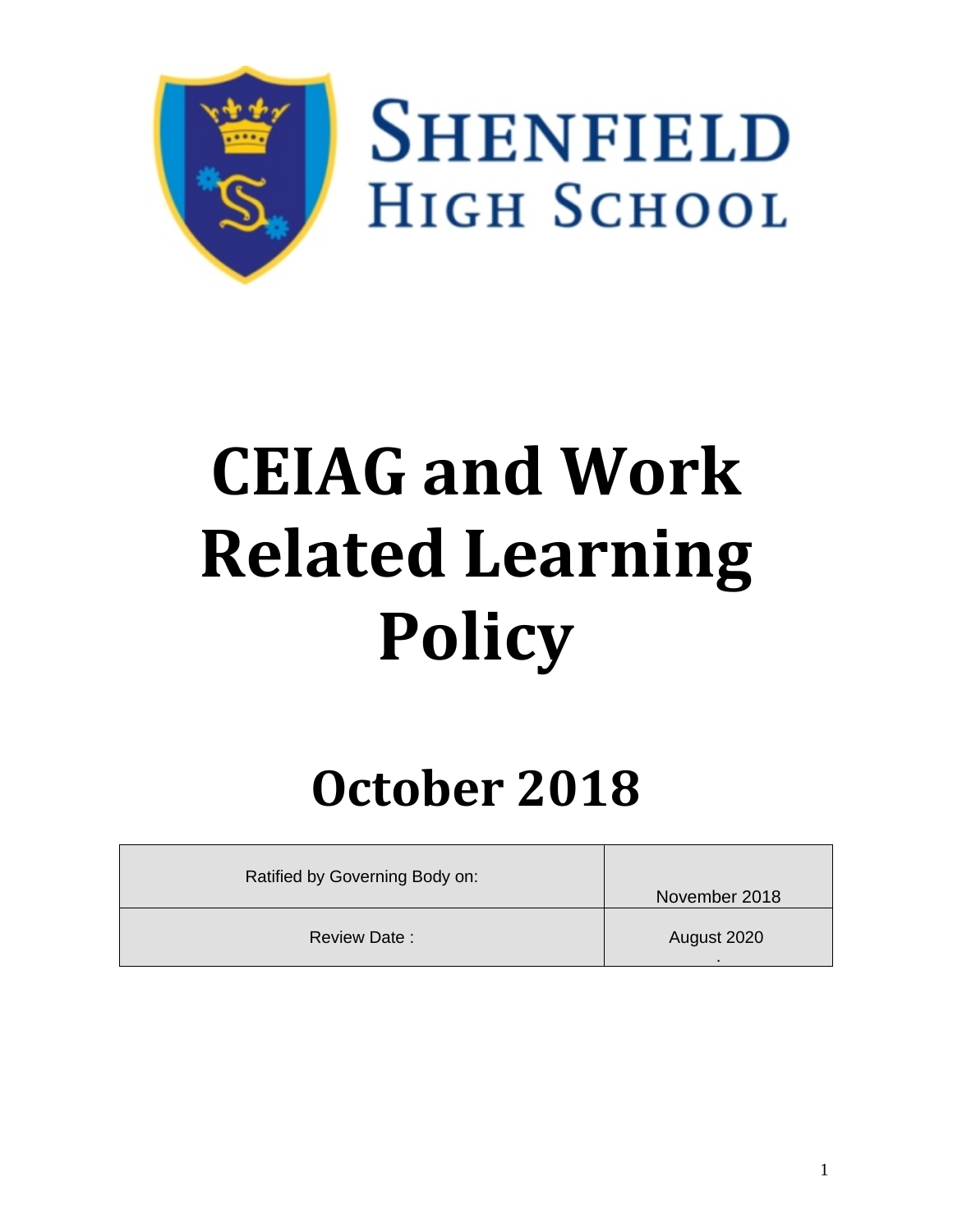# **Rationale for CEIAG and WRL**

CEIAG (Careers Education, Information, Advice and Guidance) and WRL (Work Related Learning) are an integral part of the curriculum for all students. At Shenfield High School, we believe a strong programme of CEIAG and WRL:

- Makes a major contribution to preparing students for the opportunities, responsibilities and experi ences of life
- Supports young people to achieve their full potential
- Empowers young people to plan and manage their own futures
- Provides information which is a key determinant of career choice highlighting the importance of providing comprehensive information on all options
- Raises aspirations
- Promotes equality, diversity, social mobility and challenges stereotypes
- Supports young people to sustain employability and achieve personal and economic wellbeing throughout their lives

#### **Development of CEIAG and Work Related Learning Policy**

The policy was primarily developed by Ayda Kadem (Team Leader Careers and Work Related Learning) following review of feedback from students, staff, parents and external providers. This policy will be reviewed on a two-yearly basis.

#### **Commitment & Vision Statement**

Shenfield High School:

- Is committed to preparing their students to manage their future education and career path throughout adult life through a planned programme of CEIAG and Work Related Learning throughout their school career (see curriculum plan detailing the CEAIG and WRL opportunities students receive from Year 7 – 13).
- Is committed to maximising the benefits for students using a whole school approach which involves parents, carers, external IAG providers, employers and other local agencies.
- Recognises our statutory duties to secure independent, impartial face to face careers guidance for pupils in years  $8 - 13$
- Will ensure that all students have equity of access to impartial careers advice and guidance from external sources
- Is committed to achieving excellence in this area of the curriculum demonstrated through accreditation from ROQA for quality CEAIG and WRL.

#### **Management**

**Mr Andy Williams** – **Governors -** Link Governor for CEIAG and WRL

**Mrs Jenny Comerford – Deputy Headteacher –** Senior Manager in charge of CEAIG and WRL, Line Manager of Ayda Kadem

**Miss Ayda Kadem – Team Leader Careers and Work Related Learning –** Manager and co-ordinator of CEAIG and WRL. Key responsibilities include: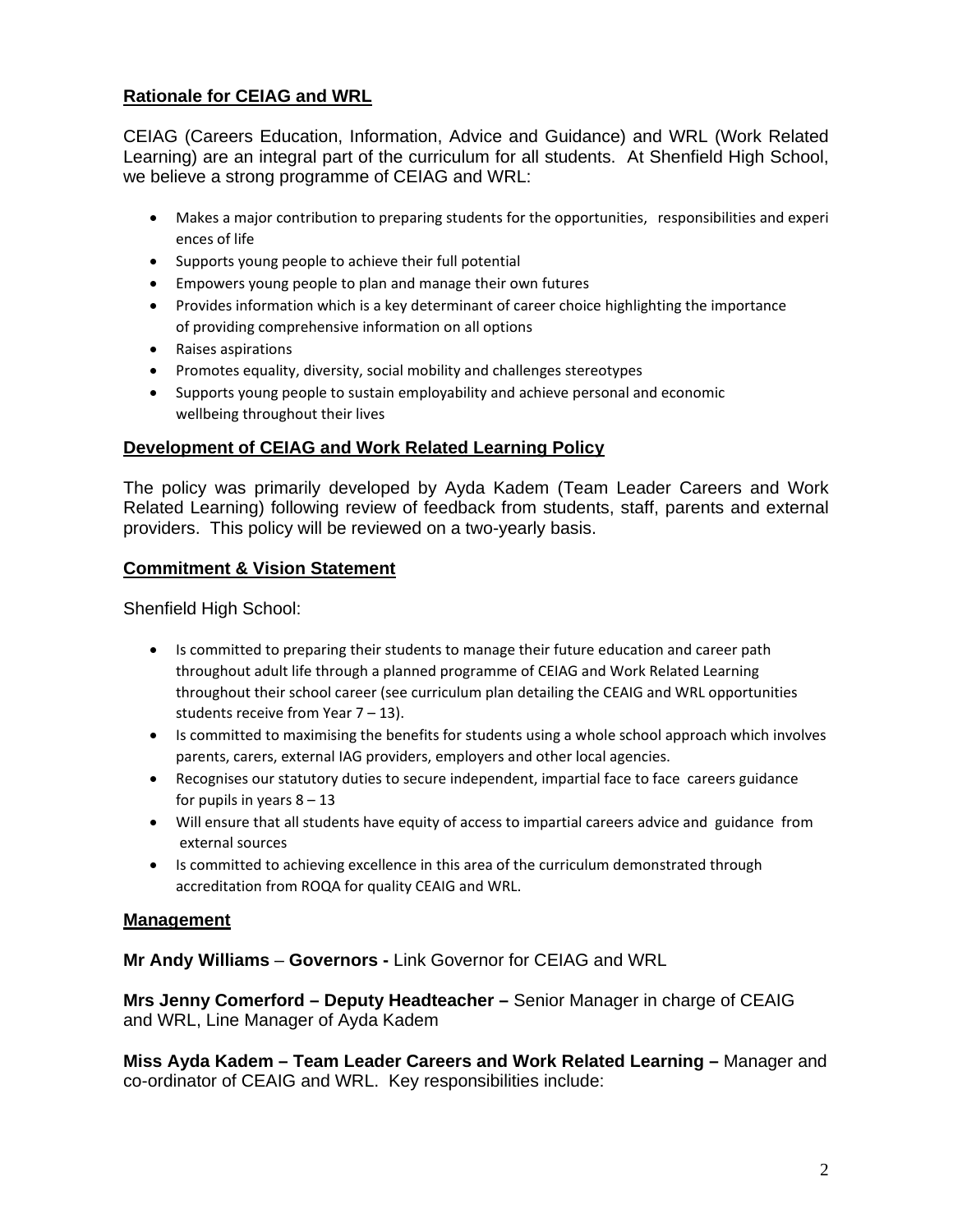- Development and management of CEIAG and WRL provision within Citizenship lessons, Tutor Time, collapsed timetabled days, and whole school events.
- Liaison with external providers who contribute to CEIAG and WRL including parents and carers, FE Colleges, Training Providers, employers, external IAG provider, any other local agencies
- Liaison with subject leaders to establish how their subject contributes to CEIAG and WRL, including contributing to students' knowledge and understanding of the opportunities opened up by the subject.
- Review and evaluation of provision with all stakeholders including young people and external IAG provider.

**Mrs Lisa Utton – CEIAG and WRL Administrator –** Assists AXK in above responsibilities and maintains and develops links with external providers who contribute to CEIAG and WRL.

# **Curriculum Provision**

Please see attached curriculum plan which gives a detailed overview of the CEIAG and WRL opportunities for each year group from Year 7-13.

#### **Personal Provision**

All students at Shenfield High School are entitled to receive all CEIAG and WRL opportunities relevant to their year group as outlined in the attached Curriculum Plan. All students in Years 7 – 13 are entitled to access to Impartial IAG provided by our external IAG provider (Directions). The following systems are used to prioritise and coordinate access to Impartial IAG:

- Referral of students most at risking of being NEET (not in employment, education or training) based on factors such as PP, SEN, attendance and exclusion patterns
- Referrals made by the Pastoral Team or Form Tutors
- All students are made aware of their right to access impartial IAG and can make requests for an appointment via their form tutor, Careers Administrator or Team Leader Careers and Work Related Learning
- Priority is given to those students at key transition points Years 9, 11, 12 and 13.

#### **Resources**

#### **Staffing**

- Miss Ayda Kadem Team Leader Careers and Work Related Learning
- Mrs Lisa Utton CEIAG and WRL Administrator
- Citizenship Department deliver key aspects of curriculum for CEIAG and WRL all fully trained in key areas of CEIAG and WRL
- Form Tutors deliver key aspects of curriculum for CEIAG and WRL relevant to the year group they work with – bespoke training provided to each Year Team where needed

#### **External Impartial IAG Provider**

Shenfield High School commissions the services of Directions for external, impartial IAG. Directions provide the services of Emma Verrell – Careers Advisor – for 55 full days per academic year. The terms of our contract with Directions confirm that Emma Verrell is qualified to Level 6 and receives regular CPD. Furthermore, Directions are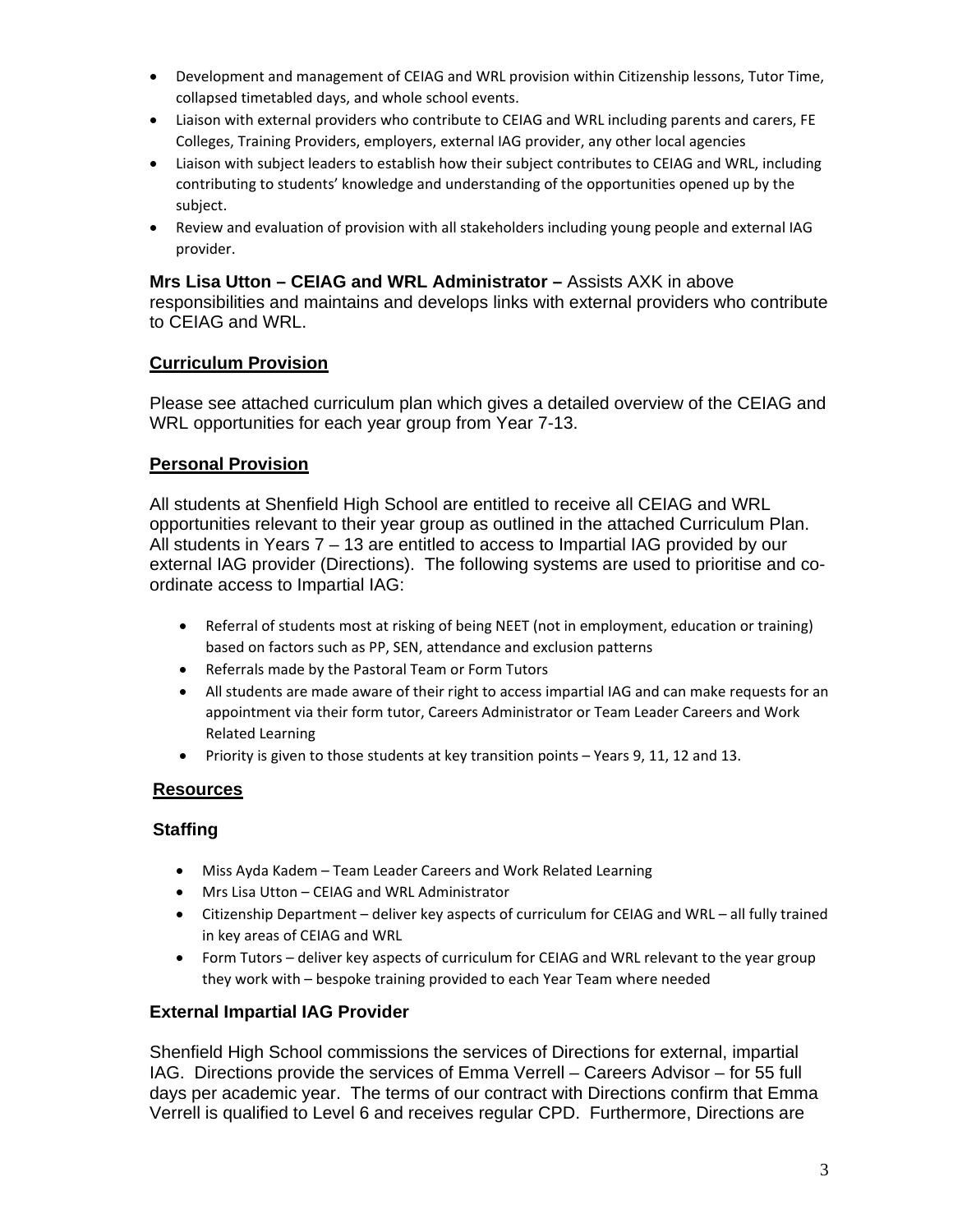have achieved the Matrix quality standard accreditation for careers advice, information and guidance services.

# **Careers Library**

Shenfield High School has a dedicated Careers Library which holds relevant, up-todate literature relating to CEIAG and WRL.

# **Funding**

There is a separate budget for CEIAG and WRL (amount determined on an annual basis). This budget covers funding for external impartial IAG provider, general administrative expenses, and costs relating to careers events.

# **Staff Development and CPD**

There are regular opportunities for staff development and CPD for all staff involved in the delivery of CEIAG and WRL, including the following:

- CEIAG and WRL is included in the induction for all new staff who will be involved in the delivery of CEIAG or WRL
- Updates for all staff on matters of CEIAG and WRL
- Development of Year Team knowledge in areas relevant to the year group
- Specific training for staff involved in delivery of CEIAG through INSET and Department Meetings
- Specific training and CPD for Team Leader Careers and Work Related Learning through attendance at external courses and IAG Steering Group.

# **Monitoring, Review and Evaluation of Programme and Delivery**

All aspects of CEIAG and WRL are continually monitored and reviewed. This takes several forms including:

- Feedback from students via evaluation surveys and open comments
- Feedback from external contributors to CEIAG and WRL events
- Feedback from parents via evaluation surveys and open comments
- Feedback from staff involved in delivering CEIAG and WRL curriculum and those involved in CEIAG and WRL events
- Lesson and Tutor Time observations by Team Leader Careers and Work Related Learning

The findings from the activities above are evaluated on a yearly basis and developmental aims are included in the CEIAG and WRL Development Plan and implemented the following academic year.

# **August 2016**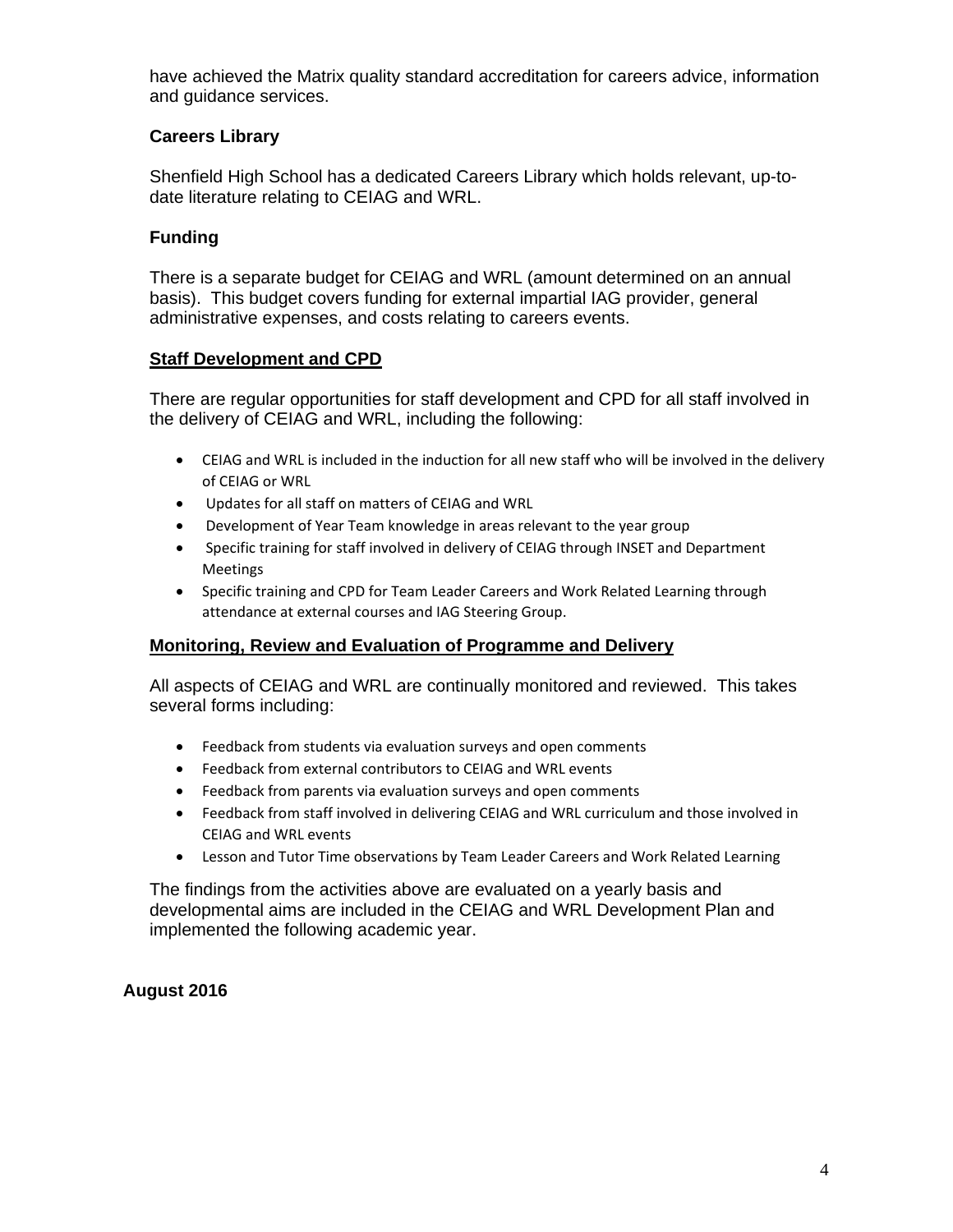|           | Autumn 1                                                                                                                                                                                                                                                         | Autumn 2                                                                                                                              | Spring 1                                                                                                                    | Spring 2                                                                                                                    | Summer 1                                                                                                                 | Summer 2                                                                                                                                                                                                                                                                                       |
|-----------|------------------------------------------------------------------------------------------------------------------------------------------------------------------------------------------------------------------------------------------------------------------|---------------------------------------------------------------------------------------------------------------------------------------|-----------------------------------------------------------------------------------------------------------------------------|-----------------------------------------------------------------------------------------------------------------------------|--------------------------------------------------------------------------------------------------------------------------|------------------------------------------------------------------------------------------------------------------------------------------------------------------------------------------------------------------------------------------------------------------------------------------------|
| <b>Y7</b> | What is Citizenship?<br>Brief introduction in<br><b>Careers Education</b>                                                                                                                                                                                        |                                                                                                                                       |                                                                                                                             | In Citizenship lessons -<br>Introduction to skills for<br>life and skills for the<br>workplace                              |                                                                                                                          |                                                                                                                                                                                                                                                                                                |
| Y8        | October - Careers<br>Fair - for all students<br>from Years 8-13                                                                                                                                                                                                  |                                                                                                                                       |                                                                                                                             |                                                                                                                             |                                                                                                                          |                                                                                                                                                                                                                                                                                                |
| Y9        | October - Careers<br>Fair - for all students<br>from Years 8-13                                                                                                                                                                                                  |                                                                                                                                       | In Citizenship lessons -<br><b>Careers and Decision-</b><br>making unit in<br>preparation for taking<br>Key Stage 4 Options |                                                                                                                             | In Citizenship Lessons<br>- Personal Finance<br>and Money<br>Management Unit                                             |                                                                                                                                                                                                                                                                                                |
| Y10       | October - Careers<br>Fair - for all students<br>from Years 8-13<br>Optional careers<br>talks on specific<br>industries run on<br>through Autumn and<br>Spring term for<br>students in Years 10-<br>13<br>In Social Sciences<br>lessons - First<br>$impression -$ | Optional careers talks<br>on specific industries<br>run on through<br>Autumn and Spring<br>term for students in<br><b>Years 10-13</b> | Optional careers talks<br>on specific industries<br>run on through Autumn<br>and Spring term for<br>students in Years 10-13 | Optional careers talks<br>on specific industries<br>run on through Autumn<br>and Spring term for<br>students in Years 10-13 | In Social Sciences<br>lessons - Careers unit<br>focusing on CV writing,<br>interview skills and<br>work related learning | June/July - Employer<br>Engagement Day -<br>students experience<br>activities and careers<br>information from 2<br>industries of their<br>choice<br>July - Practice<br>Interview Day -<br>students take part in<br>a carousel of 3<br>activities - a mock<br>interview, an<br>enterprising and |

# **Subject : Careers and Work Related Learning- Curriculum Plan Year 7-13**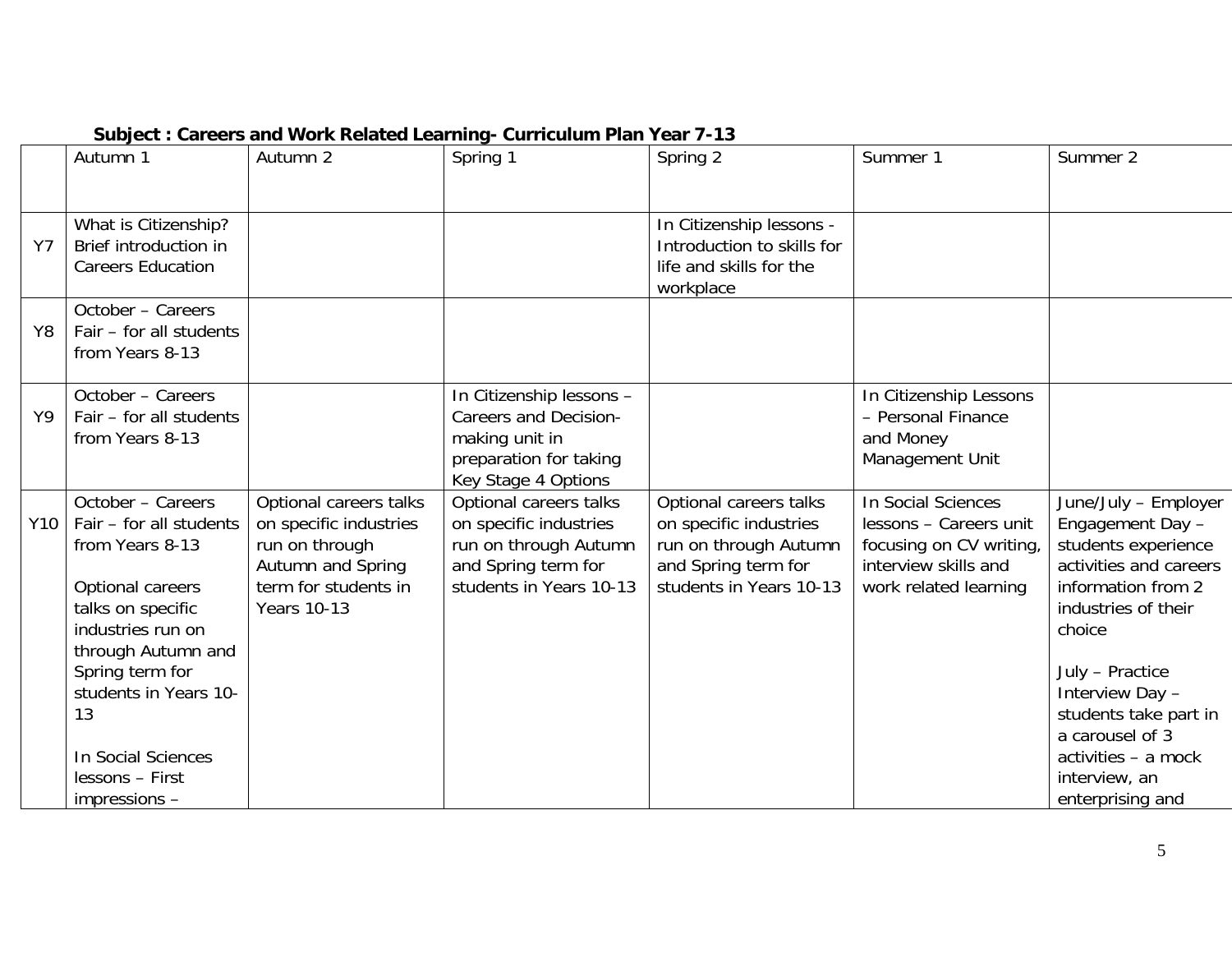|     | psychology unit<br>linking to careers<br>and interviews                                                                                                                                               |                                                                                                                                                                                                                                                                                                                                                                  |                                                                                                                                                                                                                                                                                                             |                                                                                                                                                                                                                                         |                                                                                                          | work-related learning<br>activity and the Your<br>Futures conference<br>In Social Sciences<br>lessons - Careers<br>unit focusing on CV<br>writing, interview<br>skills and work |
|-----|-------------------------------------------------------------------------------------------------------------------------------------------------------------------------------------------------------|------------------------------------------------------------------------------------------------------------------------------------------------------------------------------------------------------------------------------------------------------------------------------------------------------------------------------------------------------------------|-------------------------------------------------------------------------------------------------------------------------------------------------------------------------------------------------------------------------------------------------------------------------------------------------------------|-----------------------------------------------------------------------------------------------------------------------------------------------------------------------------------------------------------------------------------------|----------------------------------------------------------------------------------------------------------|---------------------------------------------------------------------------------------------------------------------------------------------------------------------------------|
|     |                                                                                                                                                                                                       |                                                                                                                                                                                                                                                                                                                                                                  |                                                                                                                                                                                                                                                                                                             |                                                                                                                                                                                                                                         |                                                                                                          | related learning                                                                                                                                                                |
| Y11 | October - Careers<br>Fair - for all students<br>from Years 8-13<br>Optional careers<br>talks on specific<br>industries run on<br>through Autumn and<br>Spring term for<br>students in Years 10-<br>13 | Destination surveys -<br>information collected<br>from students<br>regarding post-16<br>intended destinations<br>Optional careers talks<br>on specific industries<br>run on through<br>Autumn and Spring<br>term for students in<br><b>Years 10-13</b><br>Apprenticeship Road-<br>show for those who<br>are interested in<br>apprenticeships (Years<br>$11 - 13$ | Tracking of post-16<br>choices - support and<br>advice for students in<br>making post-16<br>applications<br>Optional careers talks<br>on specific industries<br>run on through Autumn<br>and Spring term for<br>students in Years 10-13<br>Year 11 Conference in<br>preparation for Post-16<br>applications | Tracking of post-16<br>choices - support and<br>advice for students in<br>making post-16<br>applications<br>Optional careers talks<br>on specific industries<br>run on through Autumn<br>and Spring term for<br>students in Years 10-13 | Tracking of post-16<br>choices - support and<br>advice for students in<br>making post-16<br>applications |                                                                                                                                                                                 |
|     | October - Careers                                                                                                                                                                                     | Optional careers talks                                                                                                                                                                                                                                                                                                                                           | Optional careers talks                                                                                                                                                                                                                                                                                      | Optional careers talks                                                                                                                                                                                                                  | June - Higher                                                                                            | July - 2 weeks work                                                                                                                                                             |
| Y12 | Fair - for all students                                                                                                                                                                               | on specific industries                                                                                                                                                                                                                                                                                                                                           | on specific industries                                                                                                                                                                                                                                                                                      | on specific industries                                                                                                                                                                                                                  | <b>Education Fair</b>                                                                                    | experience placement                                                                                                                                                            |
|     | from Years 8-13                                                                                                                                                                                       | run on through                                                                                                                                                                                                                                                                                                                                                   | run on through Autumn                                                                                                                                                                                                                                                                                       | run on through Autumn                                                                                                                                                                                                                   |                                                                                                          |                                                                                                                                                                                 |
|     |                                                                                                                                                                                                       | Autumn and Spring                                                                                                                                                                                                                                                                                                                                                | and Spring term for                                                                                                                                                                                                                                                                                         | and Spring term for                                                                                                                                                                                                                     |                                                                                                          |                                                                                                                                                                                 |
|     | Optional careers                                                                                                                                                                                      | term for students in                                                                                                                                                                                                                                                                                                                                             | students in Years 10-13                                                                                                                                                                                                                                                                                     | students in Years 10-13                                                                                                                                                                                                                 |                                                                                                          |                                                                                                                                                                                 |